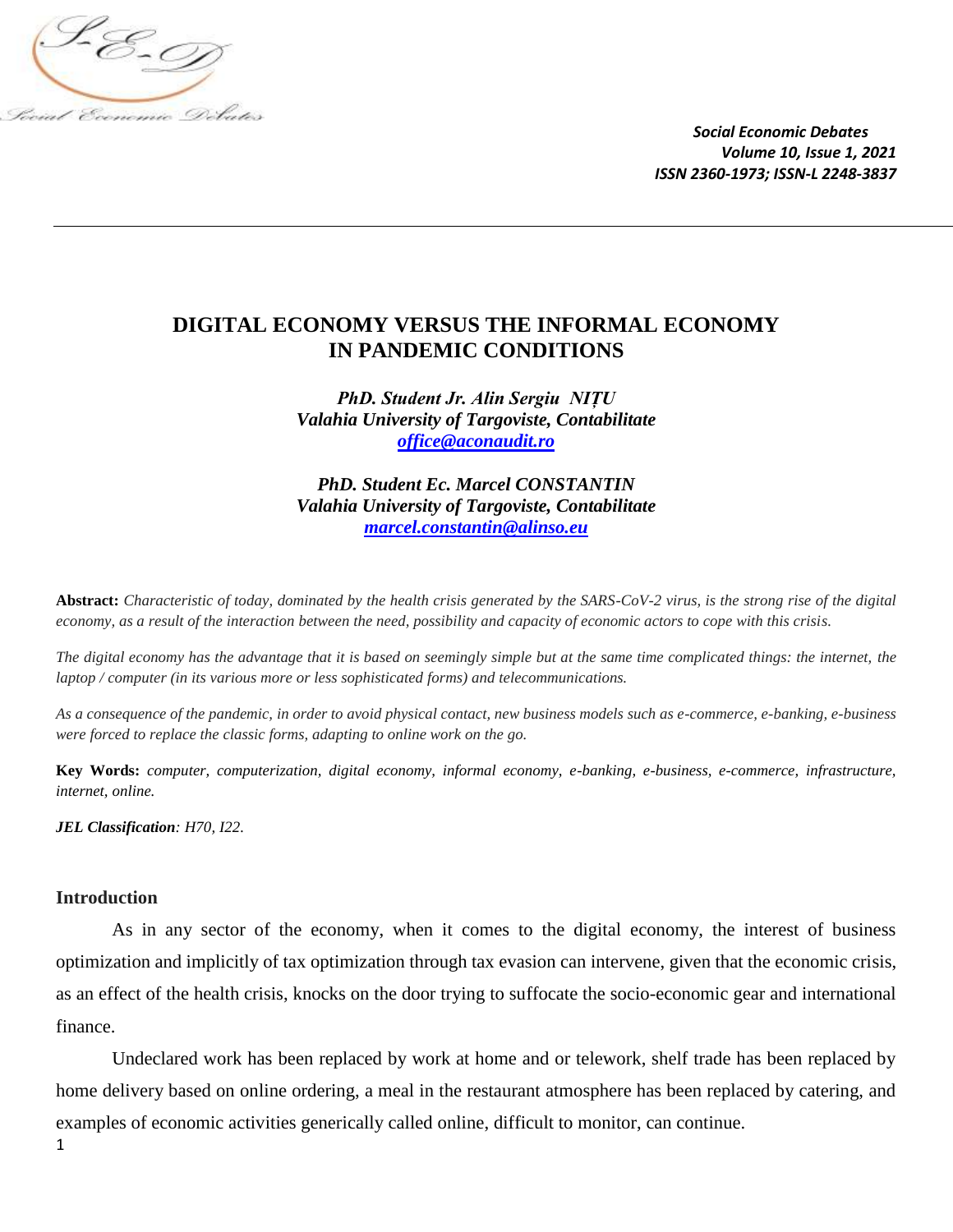

As a result, during this period, online sales platforms have gained momentum, which can be easily exemplified by 2 types that can fall under the dome of the informal economy that exploits the needs of consumers: -of type C2C, where very large volumes not registered for tax purposes are registered, from the natural person seller to the natural person buyer;

-of the B2C type at international level, from the apparently legal business seller to the individual buyer, which in the end proves that the businessman is a ghost company with a mailbox, which collects money online and does not deliver the goods or delivers it improperly.

This online influx, sudden and forced, has given the opportunity to the actors in the underground economy to take full advantage, at least in Romania, of the inefficient computerization of state institutions and first of all fiscal ones, which besides the inadequate and incomplete digital infrastructure are characterized by bureaucracy and unprepared or reluctant staff.

As a conclusion, in order to bring the digital economy in the formal area, it is necessary to institutionalize the digital infrastructure through the 4 components that characterize it:

- -digital access that involves equipping users with high-performance digital technology, easy and secure internet access;
- -digital accessibility, defined as the possibility for the population to purchase digital technology and services at bearable costs.
- -digital application content, which translates into digital services to institutions and authorities (information, request, issuance and submission of documents, payments, etc.). The digital environment is very poorly used by the authorities, with formal web pages and a low presence on Facebook, Twitter, etc.
- -digital skills and competences, which are characteristic of young people and less so of those of older generations, the latter being easy prey for actors in the informal economy.

The local administration in Romania is a poorly digitized one, even if in some localities, the level of digitization is high. Even the municipalities that have invested heavily in this direction believe that there is a legislative vacuum in the use of visual identity elements, or digital elements, such as IT platforms that would make it more efficient in the first place, and would contribute to increasing the level of transparency of measures, public policy recommendations and institutional governance. Thus, there are situations when documents issued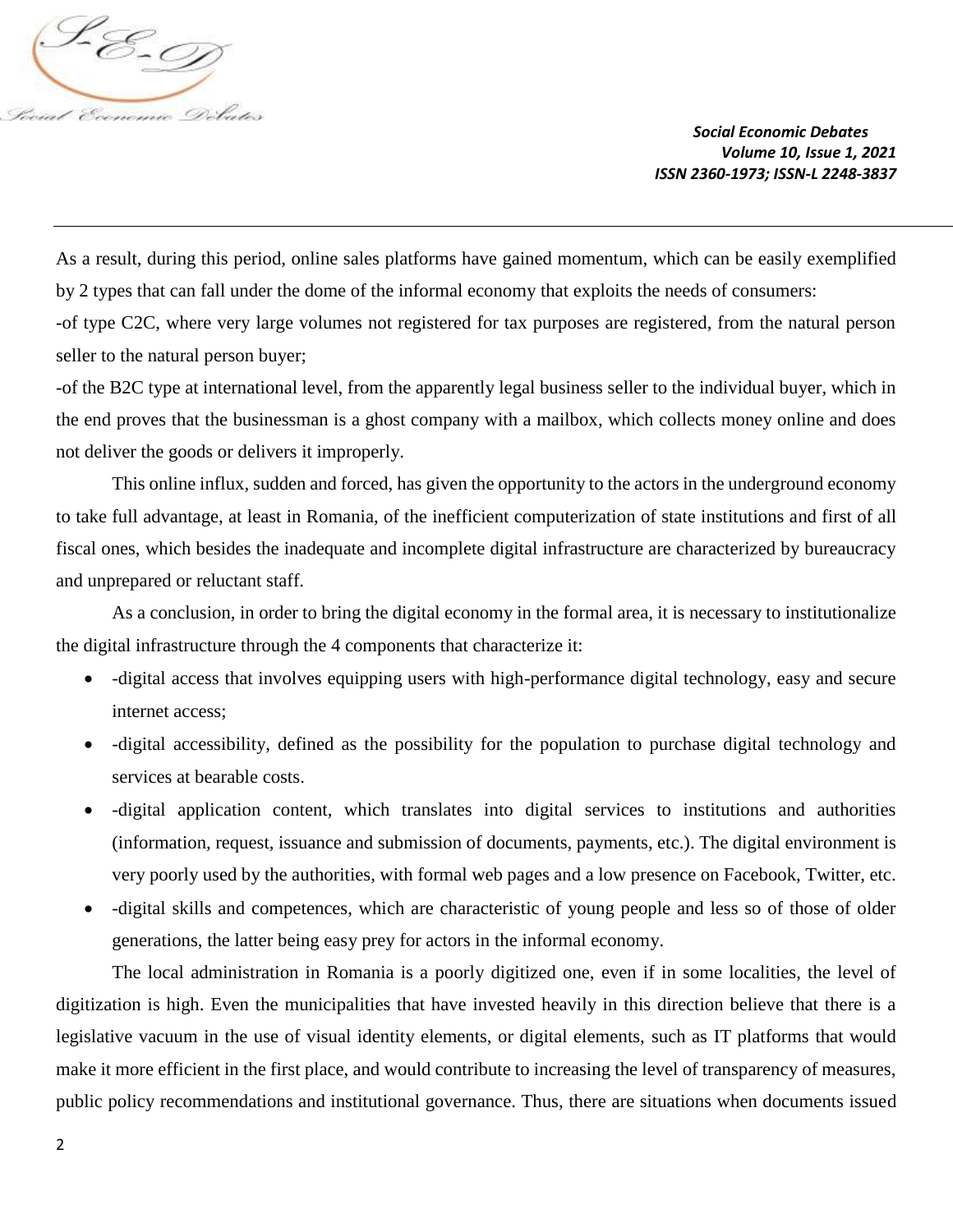

online are not recognized by other state institutions, the databases are not interconnected, which creates a series of malfunctions that lead either to loss of documents, invalidation of documents due to the lack of possibility to use the electronic signature.

Another factor that is limiting in the digitization process is the level of civic education of citizens in the field of using digital, modern, IT means at the level of simple operations, which involve the relationship with the authorities, from the perspective of domestic financial activities (payment of taxes and duties, fines, etc.).

From the perspective of digitalization, the central administration is in the process of readjustment, of changing thefts of using information in order to streamline the act of public decision- making. From this perspective, the local public administration, the process of readjustment and implementation of institutional governance, of digitization measures, are also slowed down, even if the reaction speed would be higher, since the relationship between central and local is from the top down, the flow of information being facilitated only by the acceptance of the central administration regarding the change process.

If a citizen uses the urbanism certificate issued online by the competent institutions in relation to the central authorities, the respective certificate issued online, in order to be validated by the central public authorities, must be accompanied by a classic signature and stamp. This is a consequence of the legislative vacuum in certain segments and the fact that the central government does not make available to local authorities the databases for their coherent and convergent administration.

In these circumstances, major changes are required, such as the use of big data to conjecture between the databases of the central authorities with the local ones, but also with support entities that facilitate the data transmission process, such as the authorities specializing in opinions, the requirements of specific documents.

There is also a need for a government approach that forces database holders to become open or semi-open to local governments.

Certain public authorities, such as the Ministry of Finance, the Ministry of Interior, the National Agency for Cadastral and Real Estate Advertising, create databases that can be accessed electronically, in order to facilitate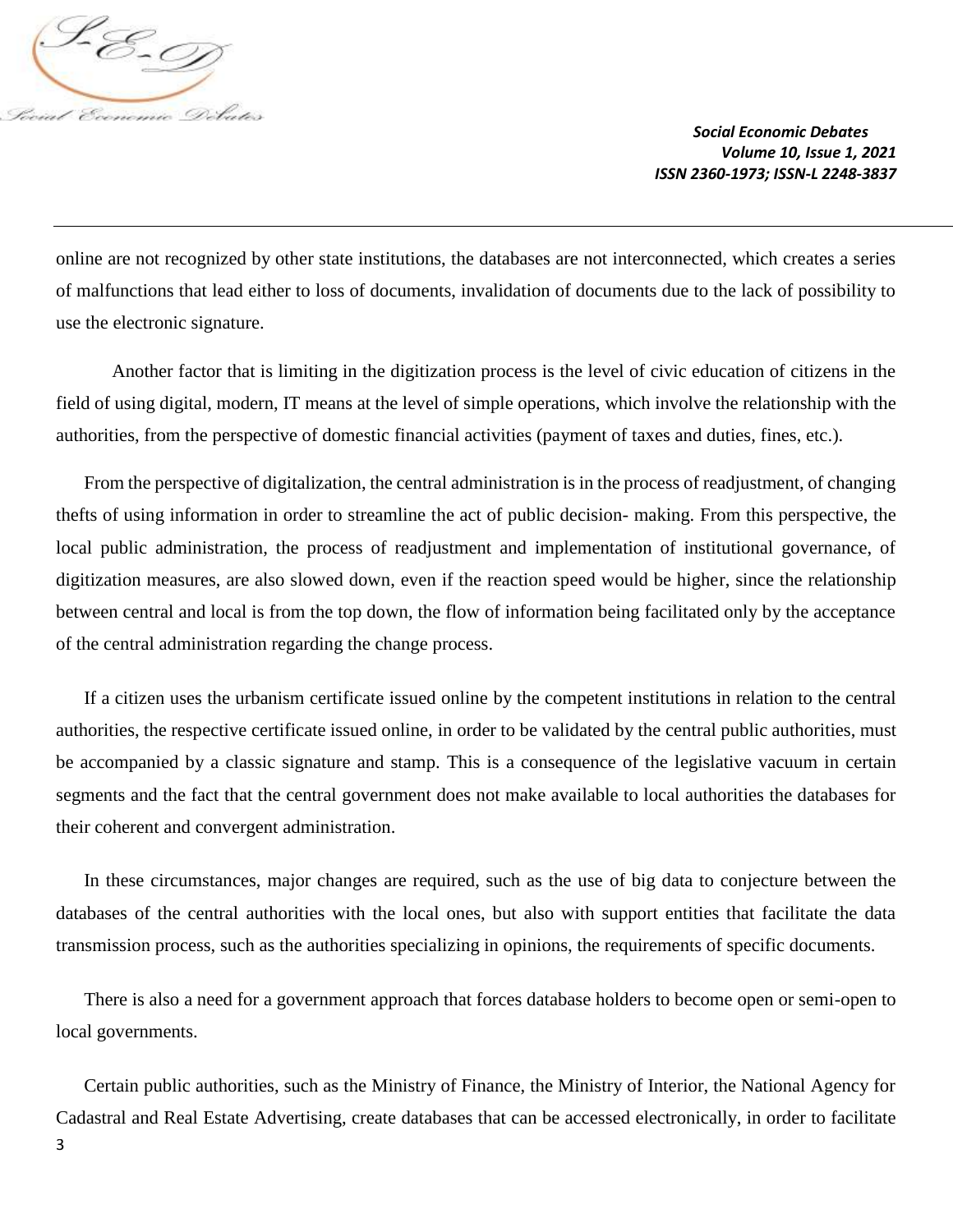

the verification by any interested natural or legal person, of documents that may simplify the decision-making process. These databases should be designed in an open or semi-open format, so that they can be accessed by public authorities and an infrastructure is created for this purpose.

Thus, it is necessary to public administration reform that can be formulated schematically in ten points, which highlights the main elements of change that have arisen, on the one hand because of new aspects of the development of the European area, and on the other hand because of the needs to streamline the implementation of administrative policy, maximizing the effects of investments at the level of central and local public institutions:

- Investments in all institutions and adaptation of the level of assistance and national contribution to the level of development of each administration/territorial administrative unit.
- Targeting resources towards the main welfare sectors.
- Setting clear, transparent and measurable goals and objectives for assuming responsibilities and pursuing results.
- Introducing conditions to ensure more effective investments.
- Establish common strategies for better coordination and less duplication of effort.
- Reducing bureaucracy and simplifying the use of investments at local level, depending on the needs of citizens and the development potential of the locality.
- Emphasizing the urban dimension of politics.
- Strengthen cross-border cooperation and simplify the creation of projects that go beyond borders.
- Ensure a better link between cohesion policy and economic governance as a whole.
- Encouraging greater use of financial instruments to support SMEs and facilitating their access to credit, with a view to creating jobs and broadening the tax base, as a aim of increasing the revenues of the public administration.

The level of investment at public administration level reflects the development needs of the Member States and also the level of knowledge and education in the administrative field of public workers. Thus, in regions where the specific level of competences of officials is higher and they intuit the development potential determined by the attraction of investors, strategic investments using the economic resources existing in the region and